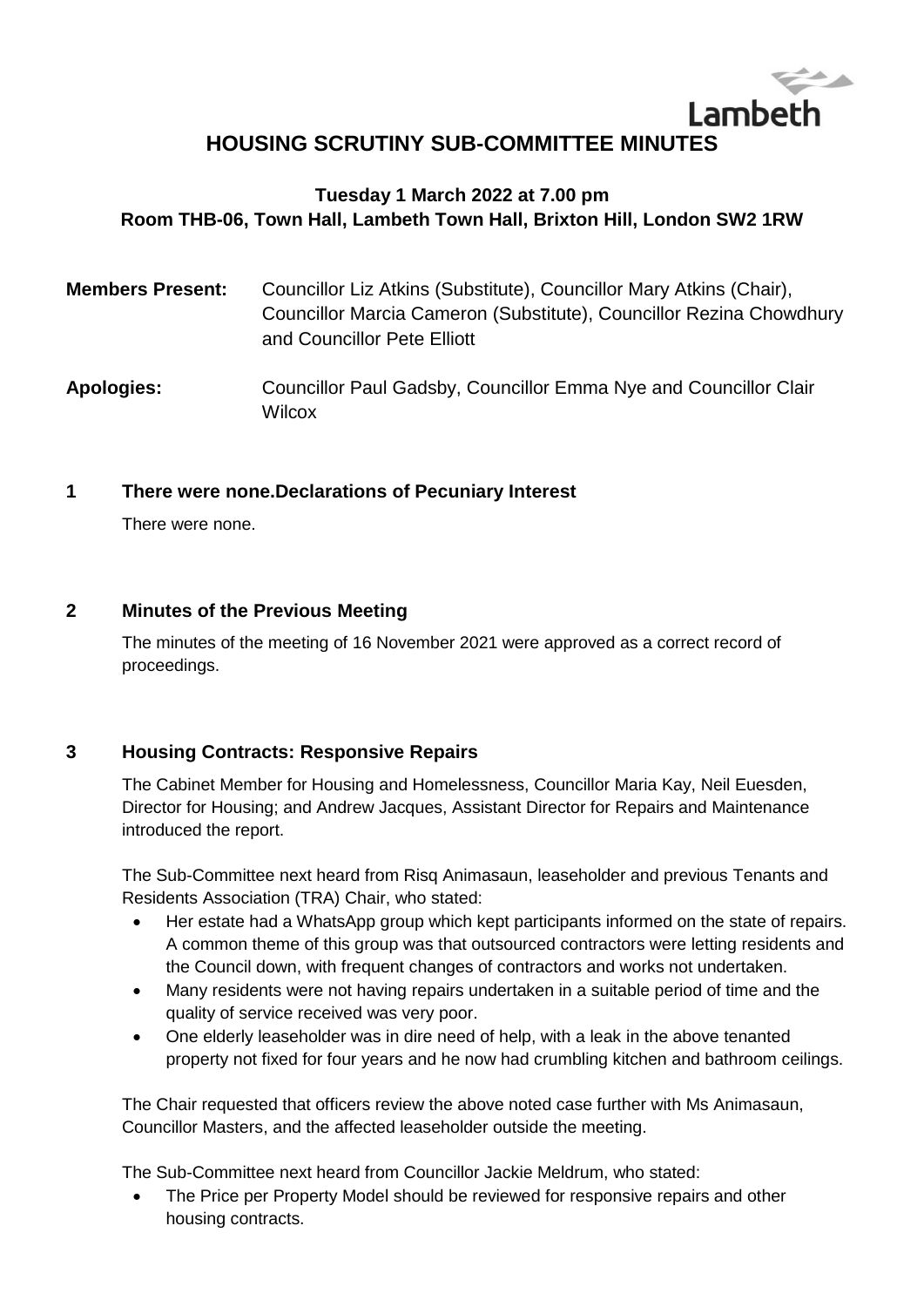- Residents were concerned about repair appointments no shows, and it was essential they be informed when this was going to happen and received apologies when it occurred.
- Under the old Mears contract, tenants could apply for a £20 voucher for missed appointments.
- Councillors generally only received notice of the most complex repairs and it would be useful if there were statistics on long-term repairs.
- Lambeth's housing stock was old and its infrastructure was now suspect, requiring multiple trades to fix issues, and surveyors needed to carry out a full investigation of stock.
- It was requested to introduce a better system to protect tenants from cancelled appointments and provide analysis of overdue repairs.

The Sub-Committee next heard from Councillor Adrian Garden, on behalf of Antony Wynn – Chair of the Lambeth Homeowners Association, who stated:

- There was no mention of resident involvement in monitoring contractors' performance and it was queried whether there would be a formal residents' panel to do so.
- It was also queried whether there was a penalty clause for under-performance; and what were the targets, how were they monitored, at which point contractors were fined for failing to meet these and who monitored targets.

In response to the above and Member's questions, the Cabinet Member and officers stated the following:

- The Cabinet Member had spoken to leaseholders on Ms Animasaun's estate and remained available to discuss issues with residents and continue to work together.
- Officers would review a price per property model.
- The early performance of Wates on appointments was poor and the Council, and Wates, had apologised. However, since the report was published, data from February showed that appointments had increased to 76% for Wates.
- Measures had been put in place so that as soon as contractors were aware they were running over time on previous jobs, they would alert residents via call or text. The technology now in place would also allow residents to see arrival times and routes of attending operatives.
- A stock condition survey was just starting and a cyclical repair programme would be implemented to carry out planned maintenance programme to maintain stock. Additionally, smaller teams focused on estates were to be created in the move to a neighbourhood model.
- Residents were involved in service design, tendering contracts, and evaluating questions.
- Contract management was reviewed daily and the Council could now review individual contract management and performances, including when payment penalties started.
- Wates had increased its customer service team to four persons and they were to contact residents when appointments were missed and had committed to delivering that service.
- The call centre was still experiencing issues, such as detailing 50% of appointments as emergencies, when it should be closer to 20%. This effected how contractors were reacting and meant that routine appointments were subsequently missed. However, the Repairs and Maintenance team were working with contractors and Capita to alleviate these issues.
- Lambeth had always had a missed appointment compensation policy and aimed for residents to receive repairs as quickly as possible, but this would be reviewed.
- Recruitment across London remained difficult due to impacts from Brexit and Covid-19, with a condensed labour market ensuring higher salary demands than 18 months previously. Lambeth had encouraged Wates and its 10 other housing contractors to use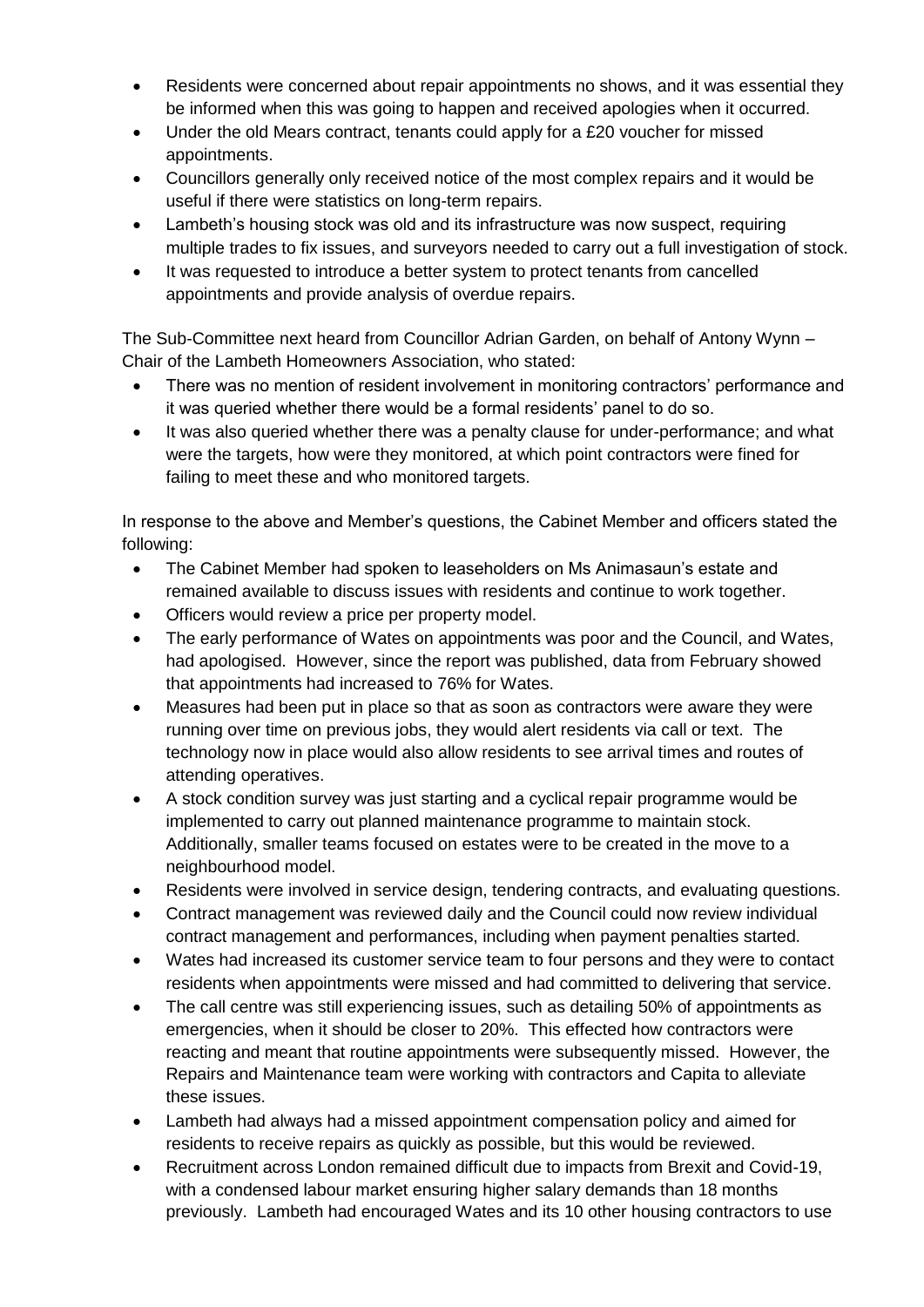the Lambeth Portal to ensure local people were hired where possible.

- Wates had recruited significant numbers of Lambeth-based staff (75%) and now had that as a recruitment policy, in addition to offering apprenticeships to local residents.
- Lambeth had reviewed its Housing complaints process and carried out extensive discussions with the Housing Ombudsman over the last six months, who were satisfied with processes in place since July, and the Council continued to work closely with them to maintain standards.
- Lambeth's contractors' prices were linked to CPI and the Council was only obligated to increase rates as per the CPI regardless of material increases or labour market changes.
- Community works had a fixed long-term arrangement with Travis Perkins, as per the procurement framework, which actively protected budgets and fixed costs to indexes.
- Mighty Property Services (MPS) was a gas servicing contractor, that had been acquired by the Mears Group, who carried out day-today repairs. As detailed in the agenda pack, page 18, MPS had performed very well over ten years but had not received operatives under TUPE transfer nor recruited necessary employees and was underperforming. Lessons learnt from this experience were also included in the agenda pack, page 19, to ensure it did not happen again.
- Wates performed poorly on appointments during the start of its contract, but this had improved to 75% on-time, and further improvement was expected as a result of increasing numbers of customer service operators.
- The old contract had a £20 deduction for missed appointments which was paid out to residents. Deductions were still present and had significantly increased to c.£400,000 over the current contract term but was paid into the Housing Revenue Account (HRA) and HRA social activity, and subsequently used for resident compensation.
- Targets were 2-24 hours for emergency and 7-28 days for routine repairs, with earlier appointments prioritised over those requested later. The previous appointment system did not receive this data nor offer monitoring, but Lambeth had invested in its own system giving it full visibility, which all contractors connected into, and helped the Council drive improvement.
- Further reassurance would be requested at the next weekly Repairs and Maintenance team meeting to ensure missed appointments were immediately called, rearranged, and prioritised.
- Lambeth had a strategy for vulnerable residents, which meant that it was aware of all vulnerable persons on estates, which was detailed on the Northgate system, and ensure they were prioritised.
- Home visits were underway and staff could log information directly onto the Northgate system, to allow better identification of casework, and this was expected to go live in April this year.
- A vulnerability team in Lambeth's Housing department was being created.
- All data from the appointments system was held securely on the Council's the Northgate system and linked up with contracts and repairs information.

The Chair noted the Sub-Committee's pleasure to see progress on voids, cultural changes, and repairs- particularly relation to action on damp.

#### **RESOLVED:**

- 1. To provide the Sub-Committee with details on measures to monitor performance and how residents were to be involved in this process in addition to the area boards.
- 2. To standardise missed appointments communications sent to residents.
- 3. To provide the Sub-Committee with an analysis of the backlog of repairs.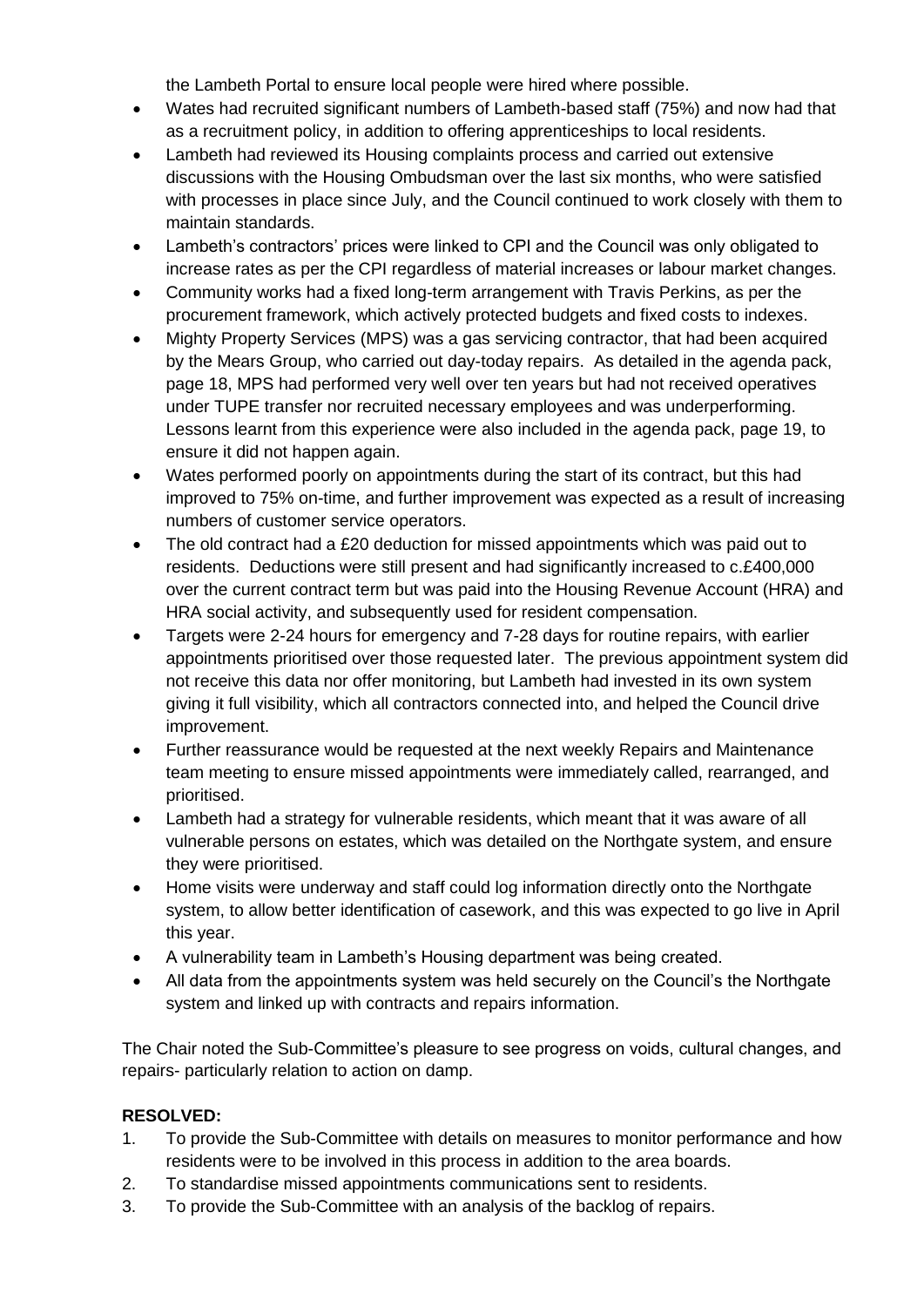- 4. To provide the Sub-Committee with analysis of how the backlog was being reduced and how repairs were prioritised and undertaken, including for complex and vulnerable cases.
- 5. To report back to the Sub-Committee on how the new contract procurement process delivered value for money.
- 6. To examine how missed appointments were prioritised and rescheduled and ensure apologies were promptly provided to residents, by text or phone call.
- 7. To publicise the Compensation Policy more widely and ensure that contractors were held to account for missed appointments and residents compensated for issues such as taking time off work.
- 8. To provide the Sub-Committee with detail of the consideration to deliver an in-house repairs service.
- 9. To provide the Sub-Committee with further information on how the Council audited and checked repairs carried out by contractors.

# **4 Housing Contracts: DLO**

The Cabinet Member for Housing and Homelessness, Councillor Maria Kay, Neil Euesden, Director for Housing; and Andrew Jacques, Assistant Director for Repairs and Maintenance introduced the report.

The Sub-Committee next heard from Risq Animasaun, leaseholder and previous Tenants and Residents Association (TRA) Chair, who stated:

- Her estate had a WhatsApp group which kept participants informed on the state of repairs. A common theme of this group was that outsourced contractors were letting residents and the Council down, with frequent changes of contractors and works not undertaken.
- Many residents were not having repairs undertaken in a suitable period of time and the quality of service received was very poor.
- One elderly leaseholder was in dire need of help, with a leak in the above tenanted property not fixed for four years and he now had crumbling kitchen and bathroom ceilings.

The Chair requested that officers review the above noted case further with Ms Animasaun, Councillor Masters, and the affected leaseholder outside the meeting.

The Sub-Committee next heard from Councillor Jackie Meldrum, who stated:

- The Price per Property Model should be reviewed for responsive repairs and other housing contracts.
- Residents were concerned about repair appointments no shows, and it was essential they be informed when this was going to happen and received apologies when it occurred.
- Under the old Mears contract, tenants could apply for a £20 voucher for missed appointments.
- Councillors generally only received notice of the most complex repairs and it would be useful if there were statistics on long-term repairs.
- Lambeth's housing stock was old and its infrastructure was now suspect, requiring multiple trades to fix issues, and surveyors needed to carry out a full investigation of stock.
- It was requested to introduce a better system to protect tenants from cancelled appointments and provide analysis of overdue repairs.

The Sub-Committee next heard from Councillor Adrian Garden, on behalf of Antony Wynn – Chair of the Lambeth Homeowners Association, who stated: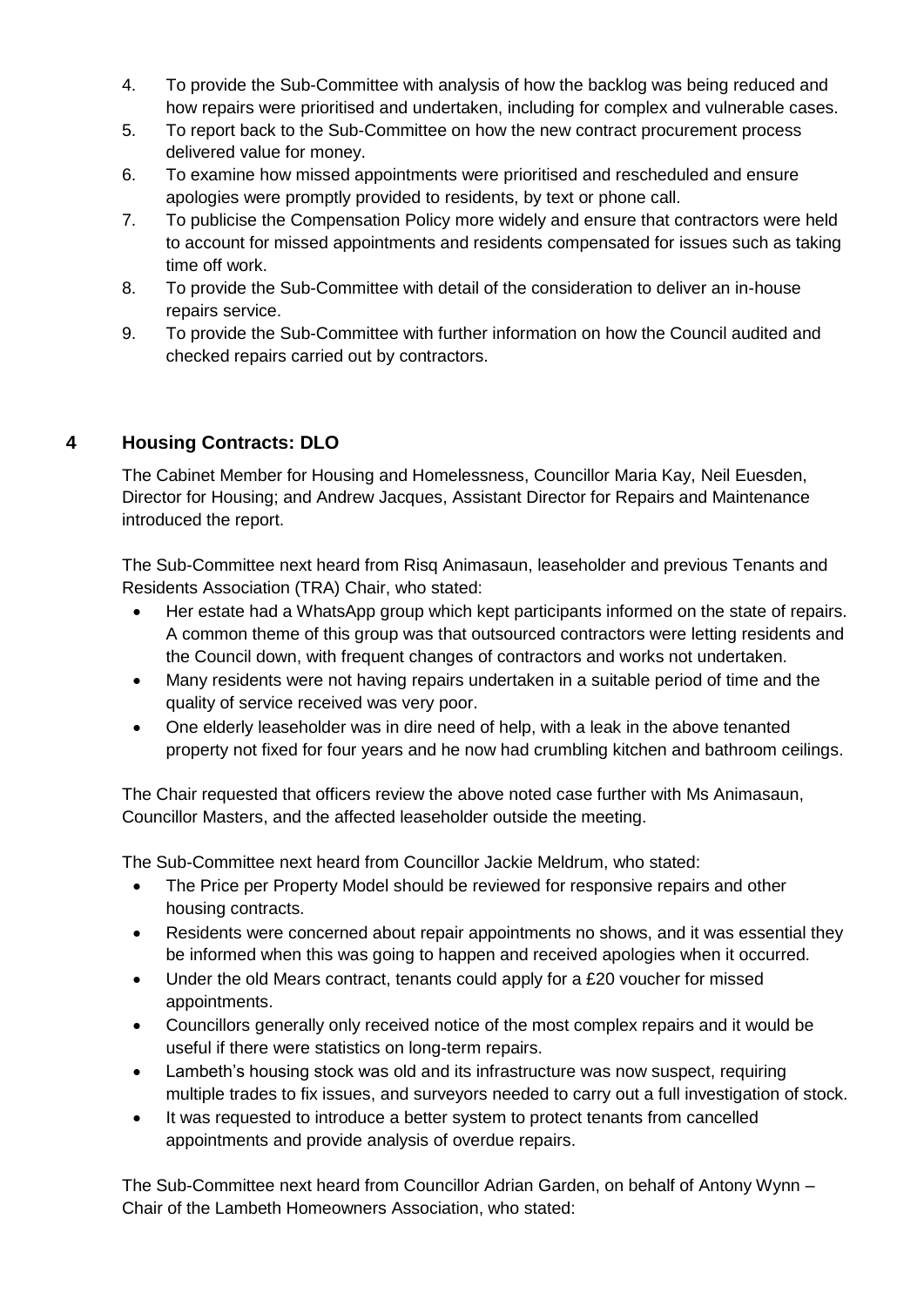- There was no mention of resident involvement in monitoring contractors' performance and it was queried whether there would be a formal residents' panel to do so.
- It was also queried whether there was a penalty clause for under-performance; and what were the targets, how were they monitored, at which point contractors were fined for failing to meet these and who monitored targets.

In response to the above and Member's questions, the Cabinet Member and officers stated the following:

- The Cabinet Member had spoken to leaseholders on Ms Animasaun's estate and remained available to discuss issues with residents and continue to work together.
- Officers would review a price per property model.
- The early performance of Wates on appointments was poor and the Council, and Wates, had apologised. However, since the report was published, data from February showed that appointments had increased to 76% for Wates.
- Measures had been put in place so that as soon as contractors were aware they were running over time on previous jobs, they would alert residents via call or text. The technology now in place would also allow residents to see arrival times and routes of attending operatives.
- A stock condition survey was just starting and a cyclical repair programme would be implemented to carry out planned maintenance programme to maintain stock. Additionally, smaller teams focused on estates were to be created in the move to a neighbourhood model.
- Residents were involved in service design, tendering contracts, and evaluating questions.
- Contract management was reviewed daily and the Council could now review individual contract management and performances, including when payment penalties started.
- Wates had increased its customer service team to four persons and they were to contact residents when appointments were missed and had committed to delivering that service.
- The call centre was still experiencing issues, such as detailing 50% of appointments as emergencies, when it should be closer to 20%. This effected how contractors were reacting and meant that routine appointments were subsequently missed. However, the Repairs and Maintenance team were working with contractors and Capita to alleviate these issues.
- Lambeth had always had a missed appointment compensation policy and aimed for residents to receive repairs as quickly as possible, but this would be reviewed.
- Recruitment across London remained difficult due to impacts from Brexit and Covid-19, with a condensed labour market ensuring higher salary demands than 18 months previously. Lambeth had encouraged Wates and its 10 other housing contractors to use the Lambeth Portal to ensure local people were hired where possible.
- Wates had recruited significant numbers of Lambeth-based staff (75%) and now had that as a recruitment policy, in addition to offering apprenticeships to local residents.
- Lambeth had reviewed its Housing complaints process and carried out extensive discussions with the Housing Ombudsman over the last six months, who were satisfied with processes in place since July, and the Council continued to work closely with them to maintain standards.
- Lambeth's contractors' prices were linked to CPI and the Council was only obligated to increase rates as per the CPI regardless of material increases or labour market changes.
- Community works had a fixed long-term arrangement with Travis Perkins, as per the procurement framework, which actively protected budgets and fixed costs to indexes.
- Mighty Property Services (MPS) was a gas servicing contractor, that had been acquired by the Mears Group, who carried out day-today repairs. As detailed in the agenda pack,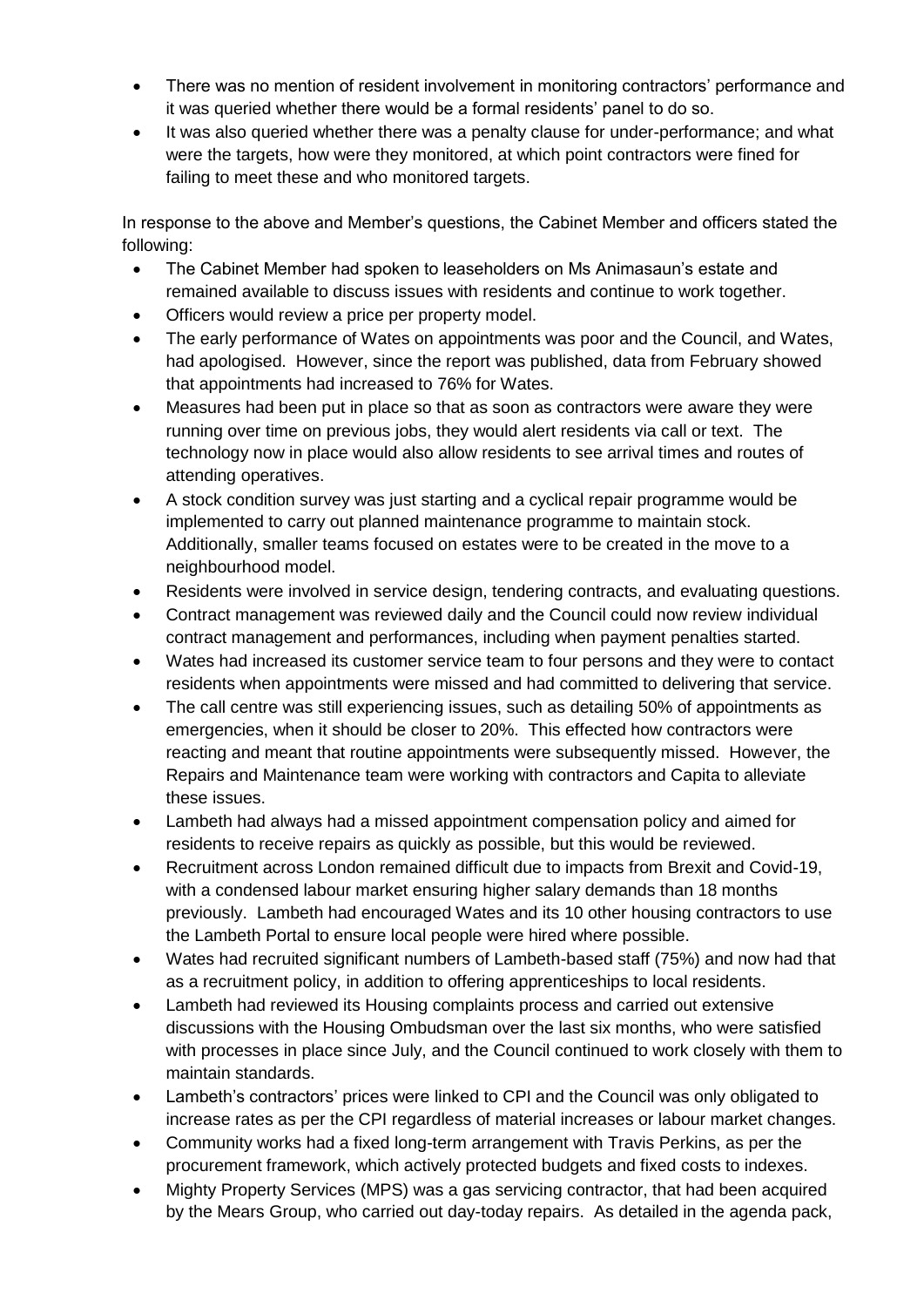page 18, MPS had performed very well over ten years but had not received operatives under TUPE transfer nor recruited necessary employees and was underperforming. Lessons learnt from this experience were also included in the agenda pack, page 19, to ensure it did not happen again.

- Wates performed poorly on appointments during the start of its contract, but this had improved to 75% on-time, and further improvement was expected as a result of increasing numbers of customer service operators.
- The old contract had a £20 deduction for missed appointments which was paid out to residents. Deductions were still present and had significantly increased to c.£400,000 over the current contract term but was paid into the Housing Revenue Account (HRA) and HRA social activity, and subsequently used for resident compensation.
- Targets were 2-24 hours for emergency and 7-28 days for routine repairs, with earlier appointments prioritised over those requested later. The previous appointment system did not receive this data nor offer monitoring, but Lambeth had invested in its own system giving it full visibility, which all contractors connected into, and helped the Council drive improvement.
- Further reassurance would be requested at the next weekly Repairs and Maintenance team meeting to ensure missed appointments were immediately called, rearranged, and prioritised.
- Lambeth had a strategy for vulnerable residents, which meant that it was aware of all vulnerable persons on estates, which was detailed on the Northgate system, and ensure they were prioritised.
- Home visits were underway and staff could log information directly onto the Northgate system, to allow better identification of casework, and this was expected to go live in April this year.
- A vulnerability team in Lambeth's Housing department was being created.
- All data from the appointments system was held securely on the Council's the Northgate system and linked up with contracts and repairs information.

The Chair noted the Sub-Committee's pleasure to see progress on voids, cultural changes, and repairs- particularly relation to action on damp.

## **RESOLVED:**

- 1. To provide the Sub-Committee with details on measures to monitor performance and how residents were to be involved in this process in addition to the area boards.
- 2. To standardise missed appointments communications sent to residents.
- 3. To provide the Sub-Committee with an analysis of the backlog of repairs.
- 4. To provide the Sub-Committee with analysis of how the backlog was being reduced and how repairs were prioritised and undertaken, including for complex and vulnerable cases.
- 5. To report back to the Sub-Committee on how the new contract procurement process delivered value for money.
- 6. To examine how missed appointments were prioritised and rescheduled and ensure apologies were promptly provided to residents, by text or phone call.
- 7. To publicise the Compensation Policy more widely and ensure that contractors were held to account for missed appointments and residents compensated for issues such as taking time off work.
- 8. To provide the Sub-Committee with detail of the consideration to deliver an in-house repairs service.
- 9. To provide the Sub-Committee with further information on how the Council audited and checked repairs carried out by contractors.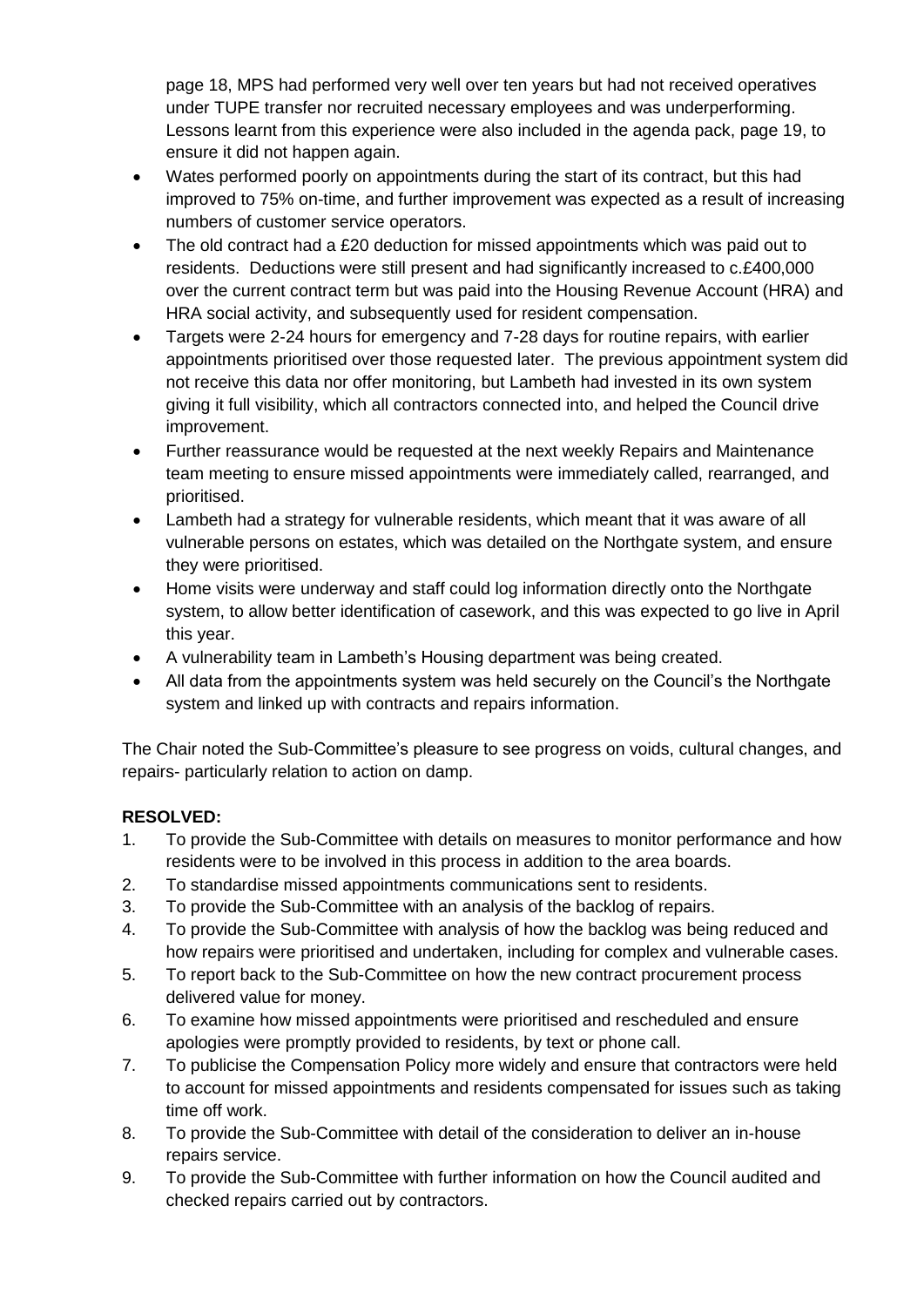#### **5 Estate Services Improvement Action Plan**

During the discussion of this item the guillotine fell at 9.00 pm.

**RESOLVED:** That the meeting continue for a further period of up to 30 minutes.

The Cabinet Member for Housing and Homelessness, Councillor Maria Kay; Neil Euesden, Director for Housing; and Chris Flynn, Assistant Director for Home Ownership and Rents, introduced the report.

The Sub-Committee next heard from Councillor Adrian Garden, on behalf of Antony Wynn – Chair of the Lambeth Homeowners Association, who stated:

- The report detailed that resident engagement was not applicable, although paragraph 2.8 recorded strong and constructive resident engagement.
- Significant issues remained over resident communications; particularly on overcharging for day-to-day services, adequately monitoring contractors, and responding to homeowner queries. It was suspected that poor communications between Housing and Finance were at fault, and improvement was requested.

The Sub-Committee next heard from Councillor Jackie Meldrum, who stated:

- It was difficult to report communal repairs, as the telephone number provided by the website in turn instructed you to call another number which had unacceptably long wait times.
- Improving the service design would mean that even people passing by could report repairs.
- She requested that communal repairs be put online and that officers be mindful that residents could be effective in monitoring repairs

In response to the above and Member's questions, the Cabinet Member and officers stated the following:

- FAQs and KPIs information being hosted on the Portal had been suggested by leaseholder groups and demonstrated constructive resident engagement.
- The Portal was going live at the end of April with the ability to raise communal repairs to be implemented in early May (in addition to property repairs).
- Officers were currently reviewing a better call experience with Capita and expected the call centre waiting times to decrease over the coming months.
- 60% of tenants and 33% of leaseholders were online, but the online Portal was an alternative option to report repairs alongside the current telephony option and was expected to help a significant number of leaseholders and reduce telephony demands.
- The Portal required persons to register with personal details, however there was currently no provision for councillors to use it to report communal repairs, although this would be explored.
- The Portal would not actively reduce the numbers of repairs that existed.
- Homeowner invoices were cleansed before being uploaded to the Portal and would enable residents to review breakdowns of financial years' invoices.
- There had been significant resident engagement over last 19 months developing the Portal and Lambeth was continually evolving the Portal to improve functionality based on feedback.
- 3,000 leaseholders had signed-up to date, although there was much more in terms of engagement to do, particularly with homeowners.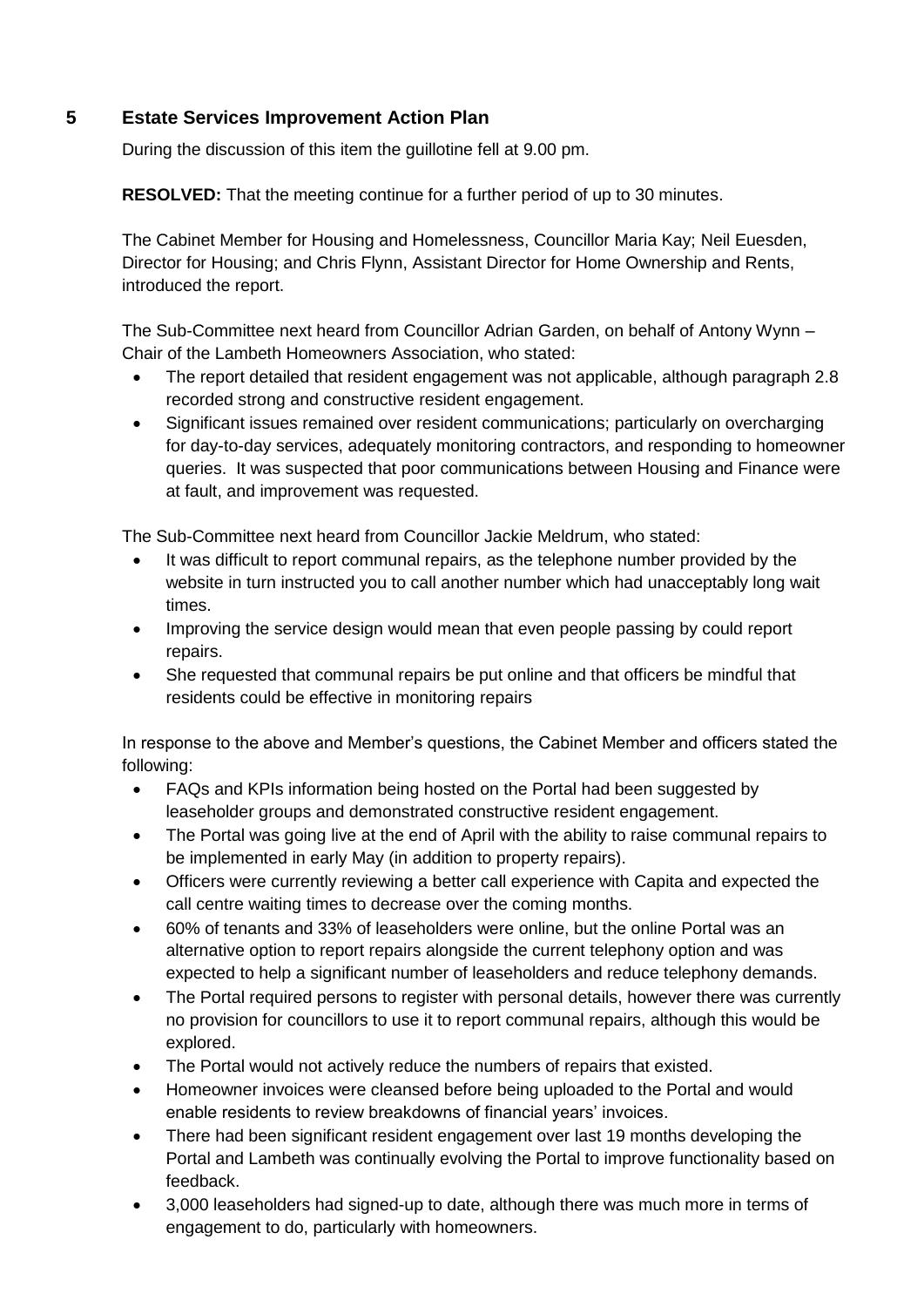- 380 freeholders had currently signed up to the Portal and the system included freeholder service charges. However, private tenants' access to leaseholder information remained an issue and needed further review.
- Lambeth was reviewing a new call centre provider and contract, with increased demands over winter meaning that the 30 staff stipulated in the current contract was not enough to handle call volumes. It was recognised that present waiting times had improved, and whilst further improvement was expected, call waiting times had been too long.

#### **RESOLVED:**

- 1. To provide Sub-Committee Members with a demonstration of Portal and FAQs.
- 2. To review allowing councillors to access the repairs portal and how to enable private tenants to raise communal repairs.
- 3. To provide further detail on plans to increase registration of leaseholders, freeholders, and tenants.
- 4. To provide case studies of what leaseholders can and cannot do, including the short videos, on the Portal.
- 5. To correct the telephone number on the website.
- 6. To provide the Sub-Committee with details on the interim call centre solution prior to the new contract and provide key performance indicators that will be monitored.
- 7. To provide the Sub-Committee with lessons learnt from the terminated call centre contract.
- 8. To provide further information to the Sub-Committee on the analysis and consideration of providing a future in-house solution for the asset partner including maintaining knowledge of stock (knowledge management).

## **6 Housing Communications and Portal**

The Cabinet Member for Housing and Homelessness, Councillor Maria Kay; Neil Euesden, Director for Housing; Tim Fairhurst, Assistant Director for Neighbourhood Housing; and Linda Elliott, Head of Estate Services, introduced the report.

In response to Member's questions, the Cabinet Member and officers stated the following:

- Resident-drafted Estate Action Plans were available on the Council's website for all residents, which were reviewed by housing officers.
- Lambeth recognised further improvements were needed after the Estate Action Plans, to match residents' ambition and to incorporate other services, and had devised the overarching Estate Services Improvement Action Plan.
- Resident satisfaction had declined and officers were identifying and reviewing causes, such as grounds maintenance, which would then be shared with contractors who would provide comments on how they would progress works. These would subsequently be put into the Improvement Action Plan, covering all contracts and different elements of council services.
- Estate Action Plans were originally developed by residents during meetings with housing officers to understand issues facing residents and were often simply a list of actions to undertake.
- The Improvement Plans were more critical and sought to tackle residents' satisfaction and overarching estate actions required.
- Resident groups owned Estate Action Plans and the Council worked with them to progress.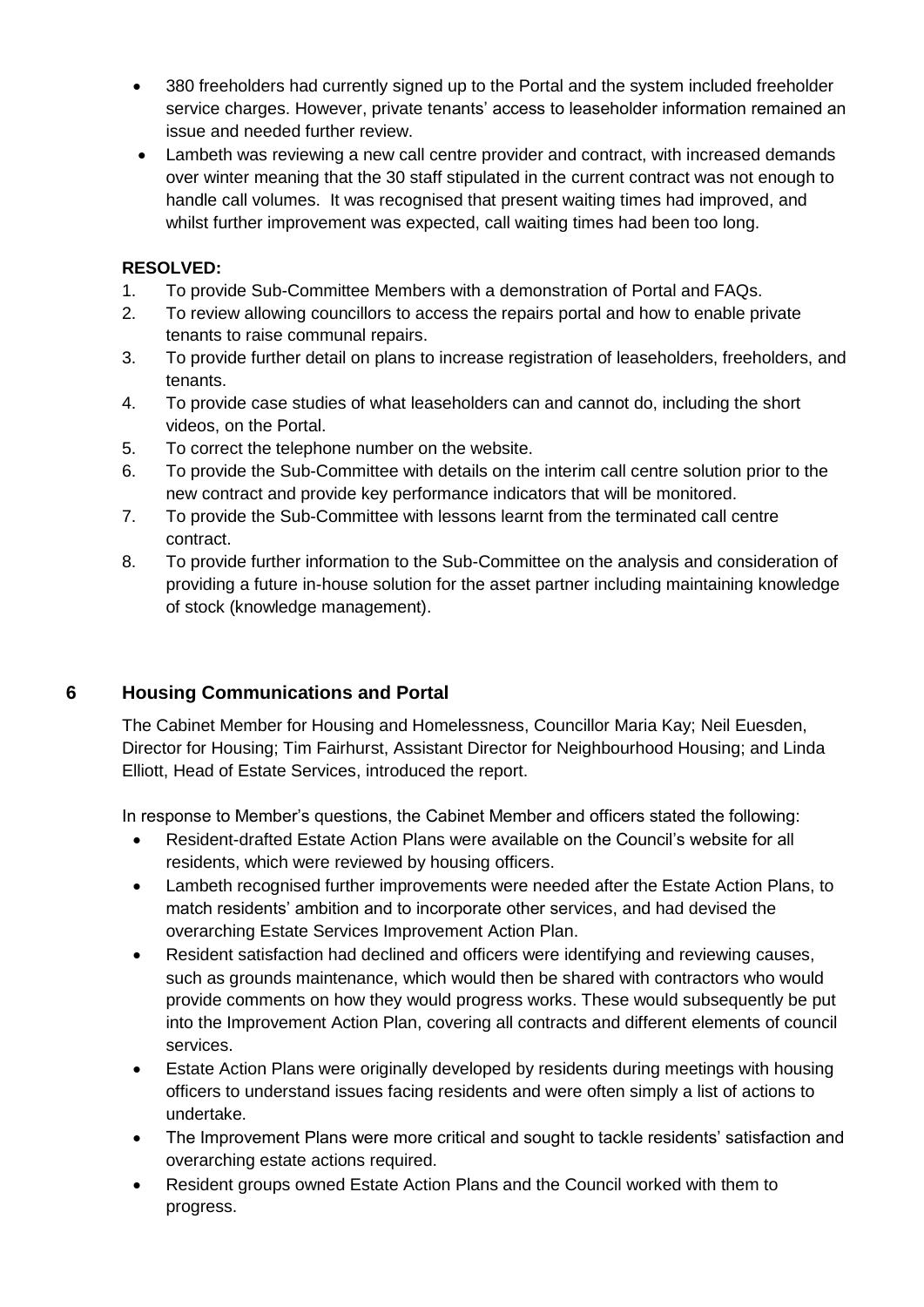- The Estate Improvement Plan was ambitious and included resident engagement and repairs in a complicated process that built on pre-existing plans.
- Resident health and wellbeing strongly correlated with estate condition and was a key consideration during improvement works, such as providing high-quality ballcourts and community gardens.
- CCTV was being refreshed to improve safety and were included in the Improvement Plans.
- Lambeth had ordered dual use bins so that dog fouling could be collected by contractors, and stickers had been placed on normal litter bins to notify of this dual use.
- The Council was trialling digital advertising to push messaging and to promote and attract local businesses, in addition to reviewing electric vehicle charging provision.
- Tree planting was under review with 20-30 estates identified to receive more planting.

#### **RESOLVED:**

- 1. Further information and clarity was needed to detail:
	- a. the hierarchy of aims and performance indicators to enable monitoring;
	- b. more reasoning behind the aims detailed in the Plan; and,
	- c. how wider strategies linked into the Plan.
- 2. To review the status of Estate Action Plans and how Tenant and Resident Associations (TRAs) were to co-produce the Improvement Plan.
- 3. To ensure the Estates Services Improvement Plan included underlying Estate Action Plans.

#### **7 Work Programme**

The Chair introduced the Sub-Committee's Work Programme item detailing provisional items and themes for the rest of the municipal year. In discussion, the Sub-Committee noted the following items be included as potential areas for further scrutiny and would discuss further outside the meeting:

- To escalate the overdue reply to Gerlinde Gniewosz.
- To scrutinise leaseholders' policies and working in more detail, particularly on insurance, subsistence and for those in mixed-use buildings.
- To review the reaction and response for residents impacted by recent storms and resultant damage, particularly the emergency situation on Cressingham Gardens.
- To bring the Housing Strategy for further scrutiny.
- To receive a paper on repairs on regeneration estates.
- To hold a briefing session to discuss this years' work programme and input into topics of consideration for the next municipal year's housing scrutiny.

## **RESOLVED:**

1. To consider and approve the work programme as currently drafted (Appendix 1) and identify and prioritise matters for future scrutiny of Housing.

The meeting ended at 9.29 pm